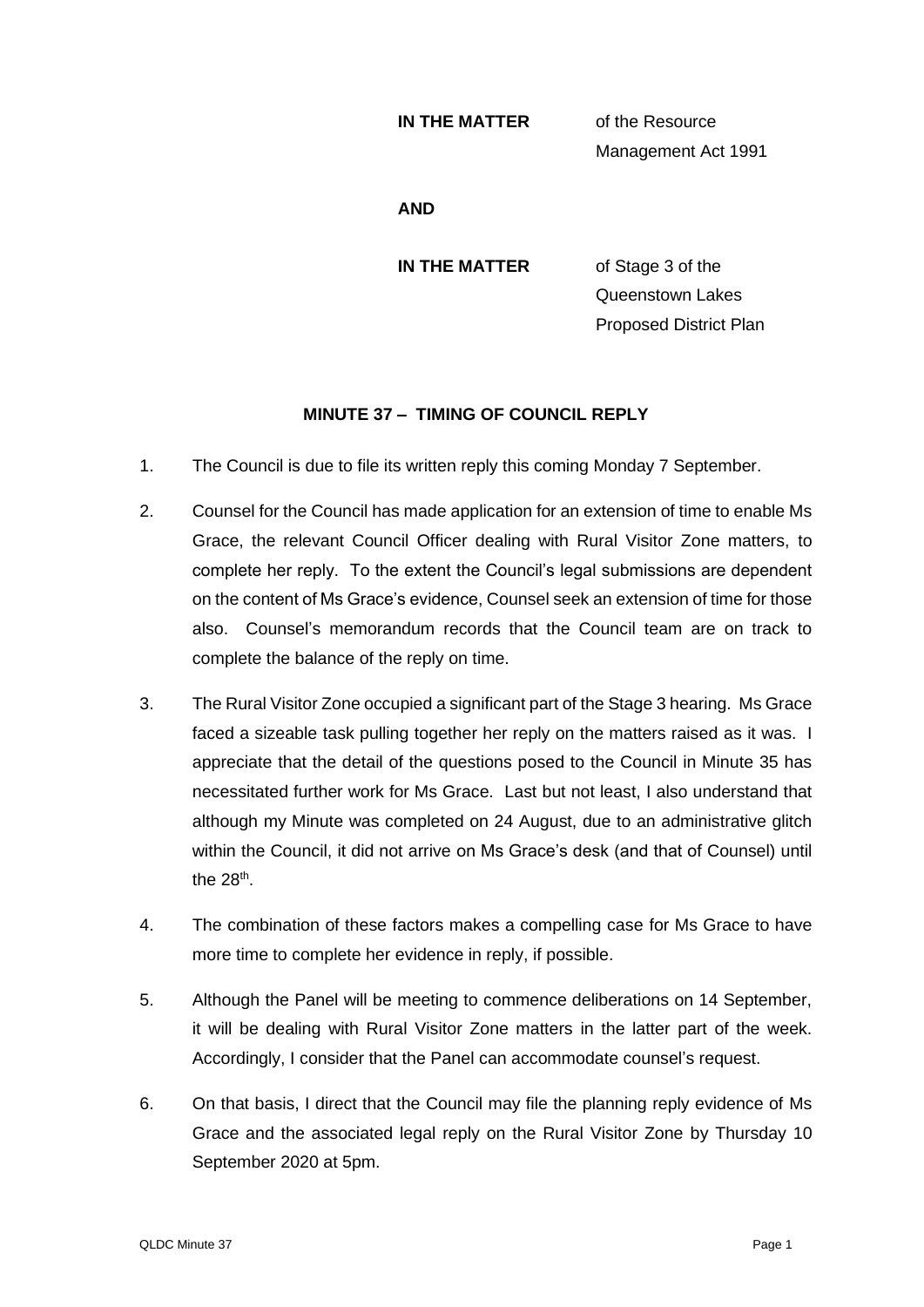# **Dated 2 September 2020**

4/1

**Trevor Robinson Chair Stage 3 Hearing Panel**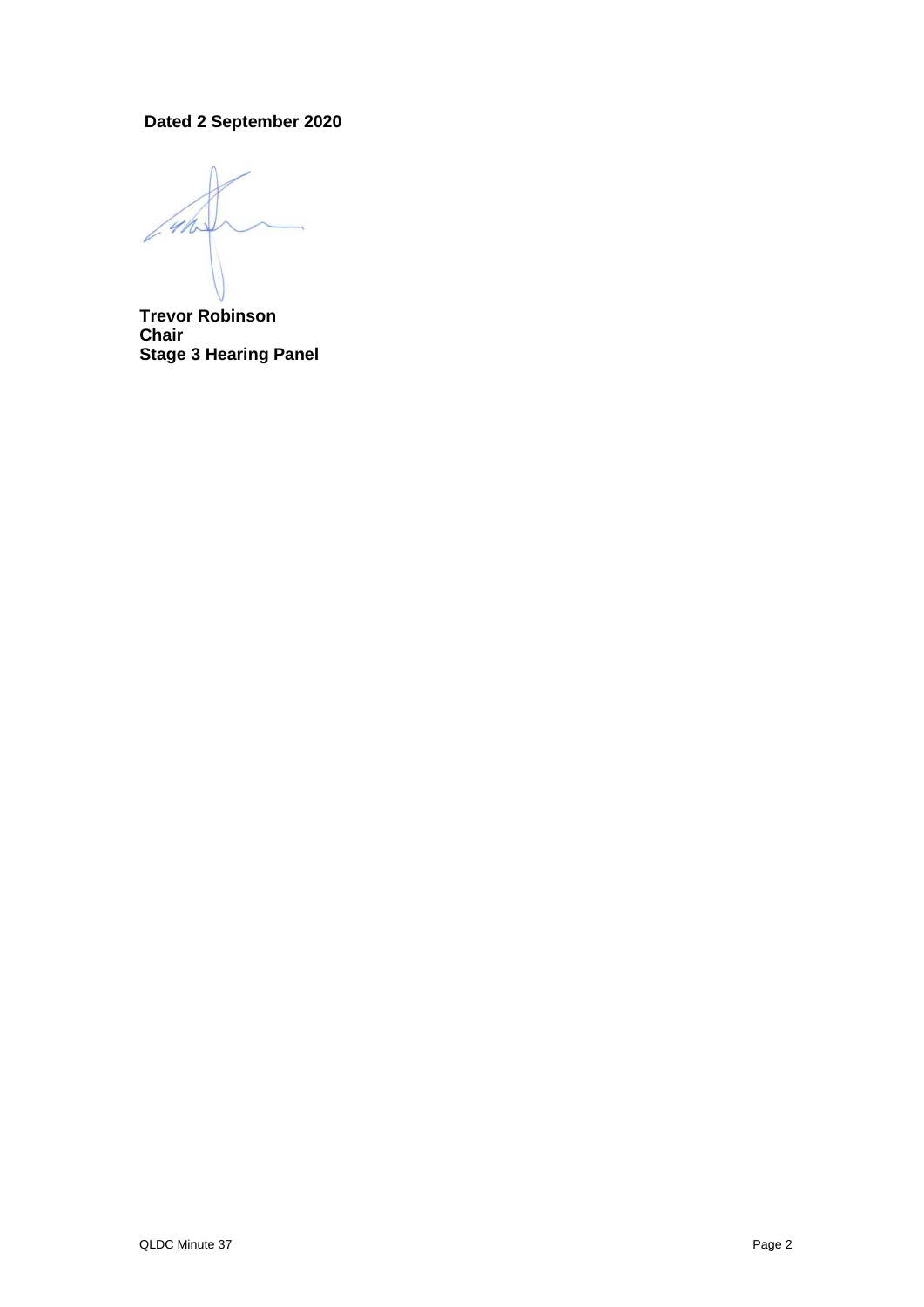#### **BEFORE THE HEARINGS PANEL FOR THE QUEENSTOWN LAKES PROPOSED DISTRICT PLAN**

**IN THE MATTER** of the Resource Management Act 1991 **AND IN THE MATTER** of Stage 3b Proposed District Plan

### **MEMORANDUM OF COUNSEL SEEKING EXTENSION TO THE FILING OF COUNCIL'S REPY FOR THE RURAL VISITOR ZONE (PLANNING AND LEGAL)**

**2 September 2020**



S J Scott / R P Mortiaux Telephone: +64-3-968 4018 Facsimile: +64-3-379 5023 Email:sarah.scott@simpsongrierson.com PO Box 874 **SOLICITORS** CHRISTCHURCH 8140